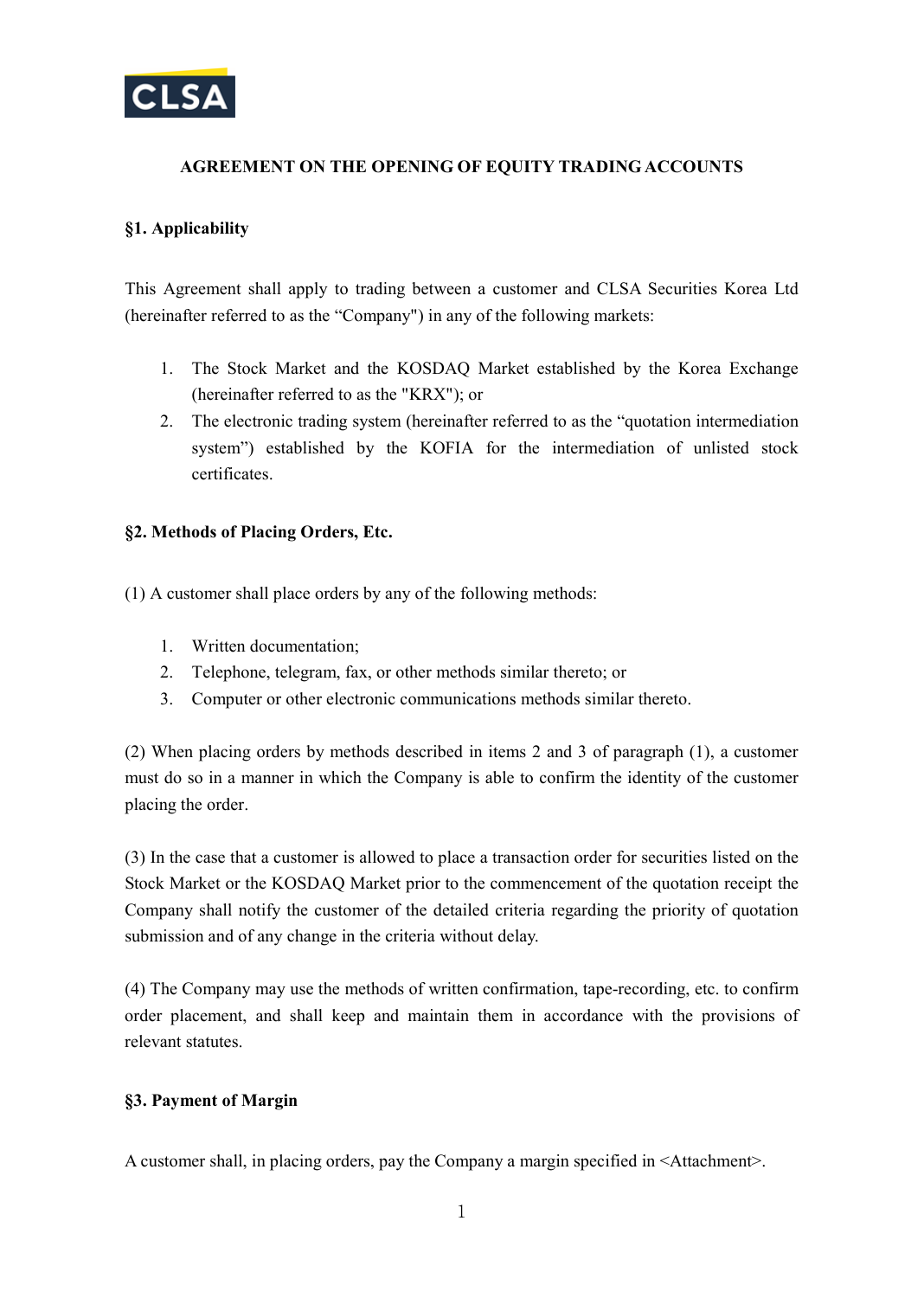

# **§4. Payment of Basic Deposit of Equity-Linked Warrant, etc. in the Stock Market**

A customer shall pay the basic deposit in cash or substitute securities as notified by the Company in accordance with the KOSPI Market Business Regulation of the KRX to the Company.

- 1. Transaction of equity-linked warrant by the customer who does not have equity-linked warrant holding balance.
- 2. A purchase order for a collective investment securities/listed index securities linked to a change in the price or index of the target underlying asset at a rate which exceeds 1X(including negative multipliers)

## **§5. Payment of Basic Deposit for KONEX Market Listed Stocks**

A customer shall, in cases where he/she buys stocks listed on the KONEX Market, pay the Company basic deposits notified by the Company in cash or substitute securities in accordance with the KONEX Market Business Regulation of the KRX.

## **§6. Refusal of Receiving Orders**

(1) The Company shall, when it recognizes such action as necessary for the public interest, the protection of investors, or the stability of trading order, with respect to order placements by a customer, refuse to receive such orders.

(2) The Company shall refuse short sale orders that violate the Stock Market Business Regulation, the KOSDAQ Market Business Regulation or the KONEX Market Business Regulation of the KRX.

(3) The Company shall refuse to receive orders of stocks which are not electronically registered (which refers to 'electronic registration' under the Act on Electronic Registration of Stocks, Bonds, etc., hereinafter referred to as the 'Electronic Securities Act') nor recorded in a client account book in accordance with the Electronic Securities Act, investor account book or proprietary account book of account management institutions, etc. pursuant to the same Act and depositor account book before stock issuance.

(4) The Company shall refuse or limit the receipt of transaction orders or withdrawal of assets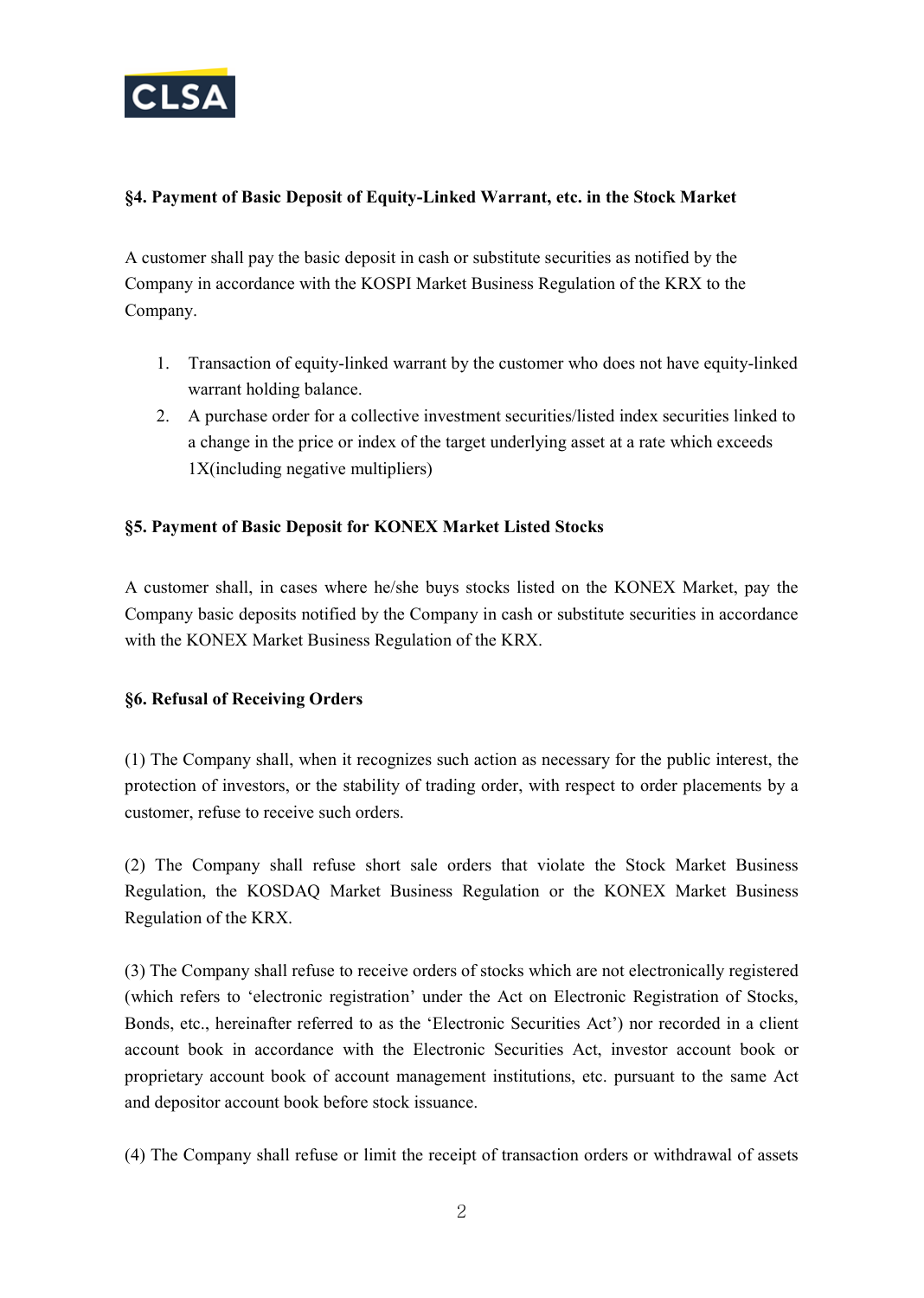

of a customer who incurs payables to the Company though the course of his/her securities trading.

(5) The Company shall refuse the entrustment of orders from a customer who does not pay the basic deposit prescribed in [§4] or [§5].

# **§7. Restriction on Discretionary Trading**

The Company shall not trade financial investment products with the assets deposited by the customer unless otherwise it receives transaction subscription or orders for the trading of financial investment products by said customer or his/her agent.

# **§8. Payment for Use of Customer Deposits, etc.**

(1) The Company shall pay the customers compensation for the use of customers' money deposited with the Company, pursuant to the criteria used to determine the amount of compensation notified to the customer.

(2) Customers are able to confirm the criteria used to determine the amount of compensation they will receive from the Company for the use of customer deposits at the Company's branch offices or via its Internet website, the computer portal for online stock trading, and other electronic communications methods similar thereto.

(3) The Company shall calculate the compensation for the use of customer deposits according to reasonable methods by taking into consideration investment income, deposit insurance premium, supervisory fees, etc. and periodically inspect and reflect changes to factors that impact the calculation of compensation for the use of customer deposits.

(4) In the event that there are changes to the criteria used to determine the amount of compensation for the use of customer deposits pursuant to Paragraph (3), customers can confirm the changes via the methods specified in Paragraph (2). Provided, That in the case where customers wish to be informed of the content of changes in the criteria that will be unfavorable for them via a predetermined method such as e-mail or mobile phone text messages (SMS, MMS etc.) prior to the change, the Company shall inform them in advance via the method of preference.

(5) In the event that there are changes to the criteria used to determine the amount of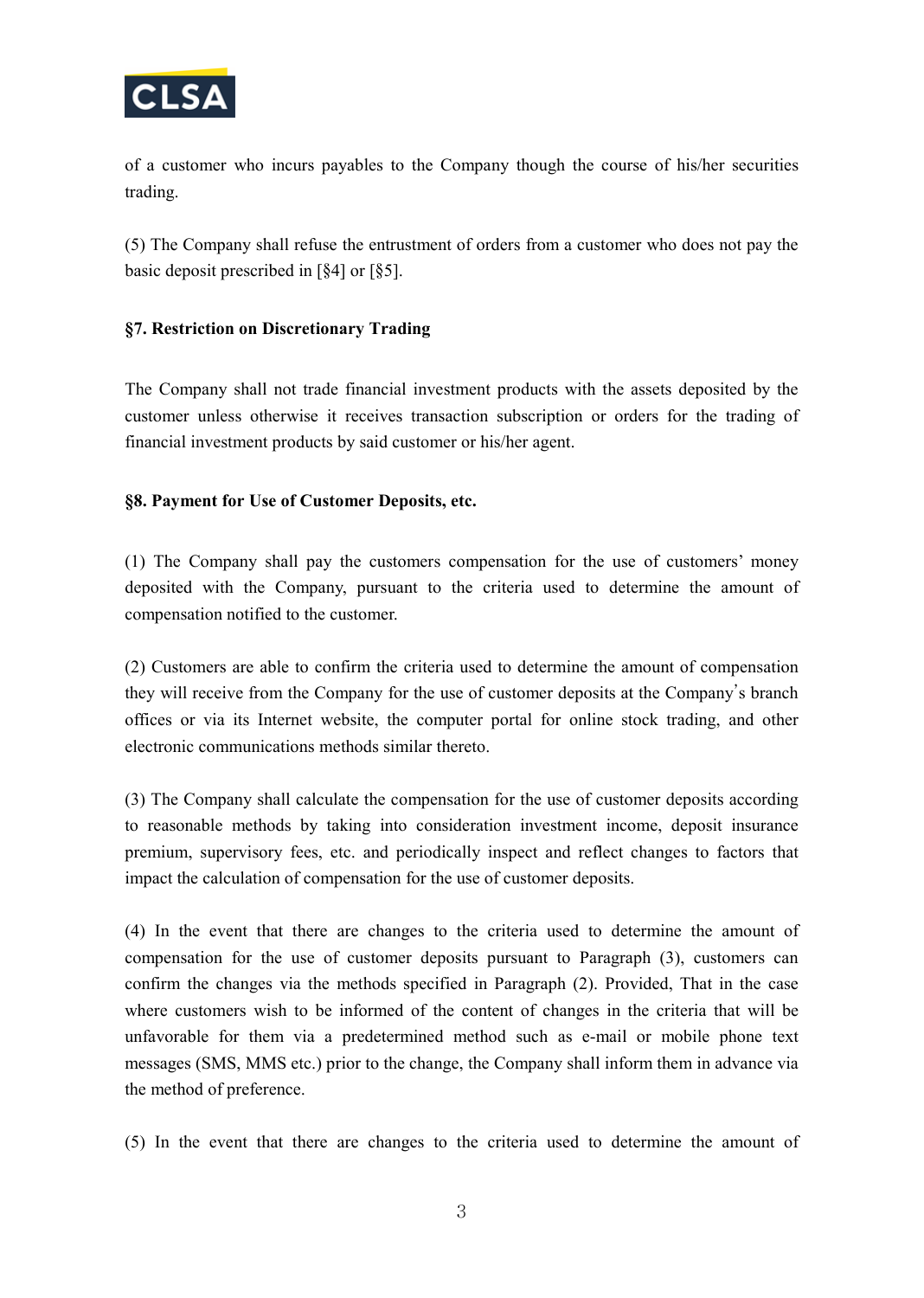

compensation for the use of customer deposits, the Company shall inform customers of the content of such changes when notifying them of monthly trading records pursuant to [§14].

## **§9. Exchange of Irregular Securities**

(1) The customer shall, in the case that the securities deposited are irregular securities, immediately exchange them for deposition.

(2) The Company may, when the customer has a deposit balance for issues that are the same as the irregular securities deposited, subtract the quantity of such irregular securities from the balance.

# **§10. Administration in the Case of Default on Settlement, etc.**

(1) When a customer fails to pay the purchase value or the sold securities by the settlement deadline, the Company shall settle them on the next business day with cash or securities containing the same content. In the case of any deficit, the Company may voluntarily cover the deficit with the purchased securities with incurred payables or sales value concerned, and with other cash or securities deposited for the customer by selling them at the required quantity, in such order. In this case, the quantity of the securities that can be sold voluntarily by the Company shall be determined following the method specified in <Attachment>. The sale of other securities deposited for the customer shall conform to the order specified in <Attachment>.

(2) In the case of disposing securities pursuant to Paragraph (1), the offer price shall be subject to one of the following Subparagraphs:

- 1. The Stock Market: the price that is used in determining the opening price on the Stock Market;
- 2. The KOSDAQ Market: the price that is used in determining the opening price on the KOSDAQ Market;
- 3. The KONEX Market: the price that is used in determining the opening price on the Stock Market; or
- 4. The quotation intermediation system: the quotation (which should be no less than seventy (70) percent of the base price of the current day) within thirty (30) minutes from the commencement of quotation intermediation.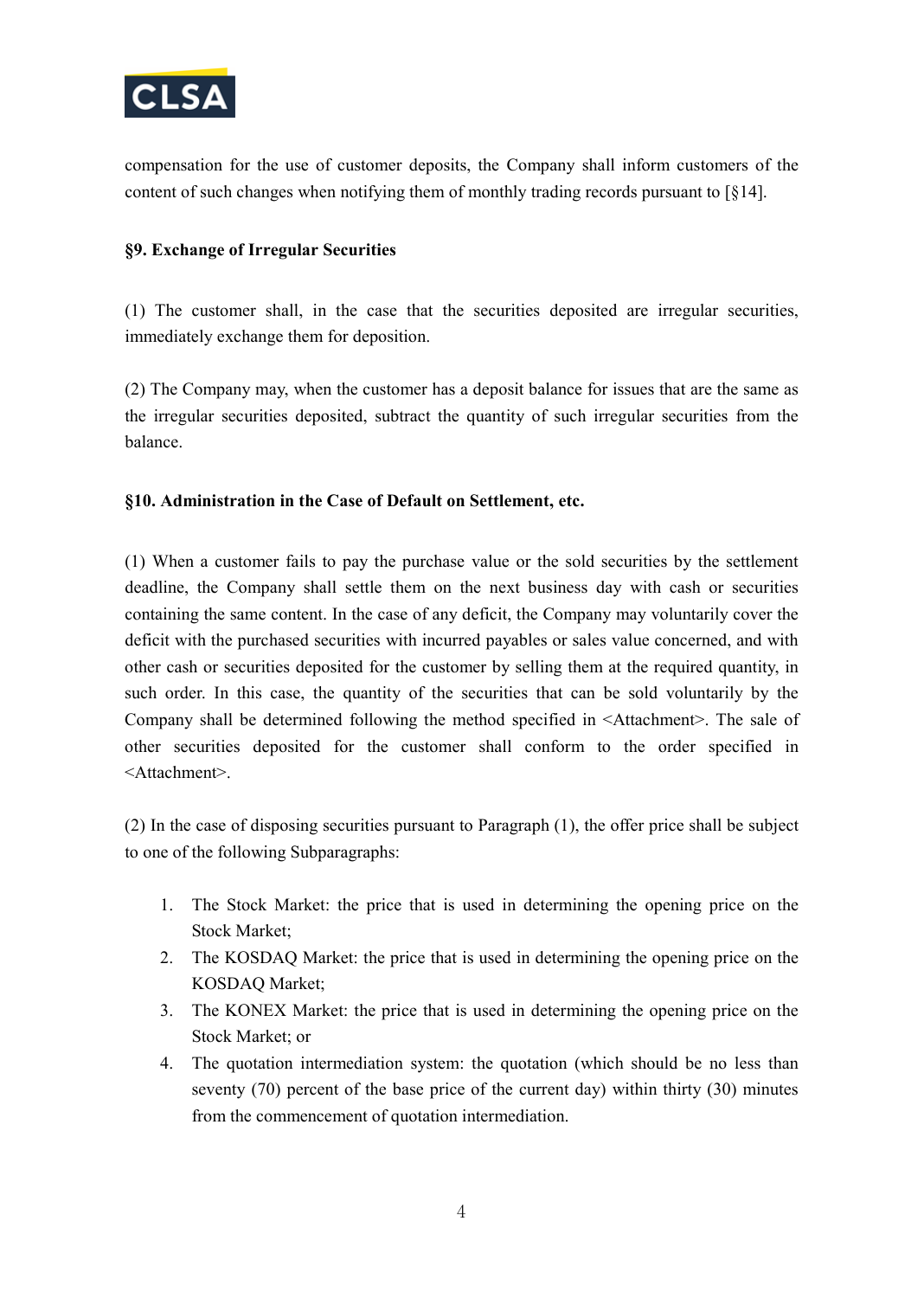

(3) A customer shall, in cases where he/she incurs payables to the Company due to failure in the payment of the purchase value, bear the arrearage for the period in arrears, which is calculated by applying the rate specified in <Attachment>. In the case the Company intends to change its rate of arrearage, it shall keep the content of the change at its branch offices, or post it via its Internet website, the computer portal for online trading, and other electronic communications media similar thereto for confirmation on demand by the customer prior to the expected date of change.

(4) If the content of the change in the rate of arrearage in Paragraph (3) is unfavorable for the customer, the Company shall notify the customer of such fact in ways, such as in writing, that were previously agreed with the customer. Provided, That this provision shall not apply to cases where the rate of arrearage prior to the change applies to the existing customer or the customer has explicitly expressed his/her intention that he/she will not receive such notices.

## **§11. Concentrated Deposition of Deposited Securities, etc.**

(1) The Company may make a concentrated deposition of the electronically registered stocks, etc. in accordance with the Electronic Securities Act (hereinafter referred to as 'electronically registered stocks, etc.') or securities deposited by the customers with the Korea Securities Depository. The Company may receive from the Korea Securities Depository, for such customers, dividends, the principal and interest (including the principal and distribution money of beneficiary certificates), or the stock certificates newly issued from the transfer of reserves or revaluation reserves into capital stock, stock dividends, or the exercise of subscription rights, conversion rights or exchange rights with respect to such electronically registered stocks, etc. or deposited securities.

(2) The Company shall withhold the dividend income tax imposed on cash dividends, stock dividends, etc. occurring from the customer's electronically registered stocks, etc. or deposited securities. In the event that the Company pays the dividend income tax on behalf of the customer due to a shortage of cash in the customer's account, the customer shall pay to the Company an interest of  $( )$ % of the amount that the Company paid on behalf of the customer.

(3) In the case where the Company has to pay the dividend income tax on behalf of the customer pursuant to (2), the Company should inform the customer of the fact thereof without delay.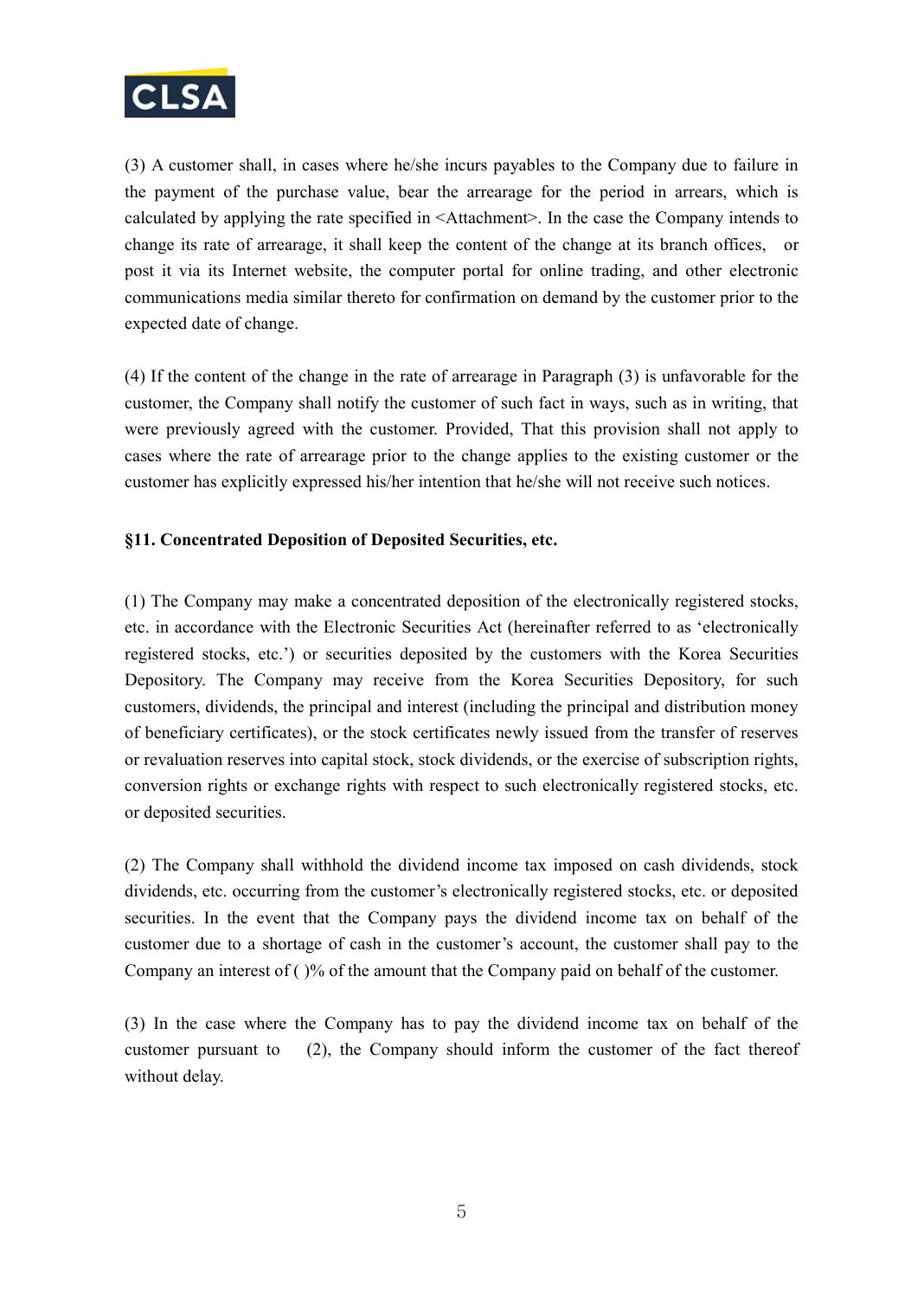

# **§12. Mixed Custody of Deposited Securities**

(1) The Company may keep in custody the securities deposited by one customer upon mixing them with those in the same issue deposited by another customer.

(2) The Company may, when returning the deposited securities upon request of the customer, return securities whose issue and rights are the same as such deposited securities.

## **§13. Notification of Trade, etc.**

(1) The Company shall, when the trade of a financial investment product is executed, follow the methods specified in the following items when notifying the customer of the details of the transaction:

- 1. The Company shall notify the customer of information regarding the trade type, issue and item, quantity, price, all expenses including commissions, and other details of trading immediately after the trade is executed.
- 2. The Company shall notify the Customer through one of the methods falling under any of the following (in the case of the transactions that are not managed or recorded on account books, limited to item 'a') that have been agreed on in advance between the Company and the Customer. Provided, That in cases when a customer does not want to be notified, the notification may be substituted by keeping the information at branch offices for customers to confirm on demand or posting on the Internet website to enable confirmation at any time.
	- a. Delivery of notification in writing;
	- b. Telephone, telegram, or facsimile;
	- c. E-mail or other electronic communications methods similar thereto;
	- d. Delivery of a letter confirming the trading by using the Korea Securities Depository's computer network for customers who are settlement system participants of the Korea Securities Depository; or
	- e. By Internet or a mobile system that enables confirmation at any time

(2) The Company shall consult with the Customer to determine the method of notification to keep and maintain a record of information on trading initiation before the Customer begins engaging in trading.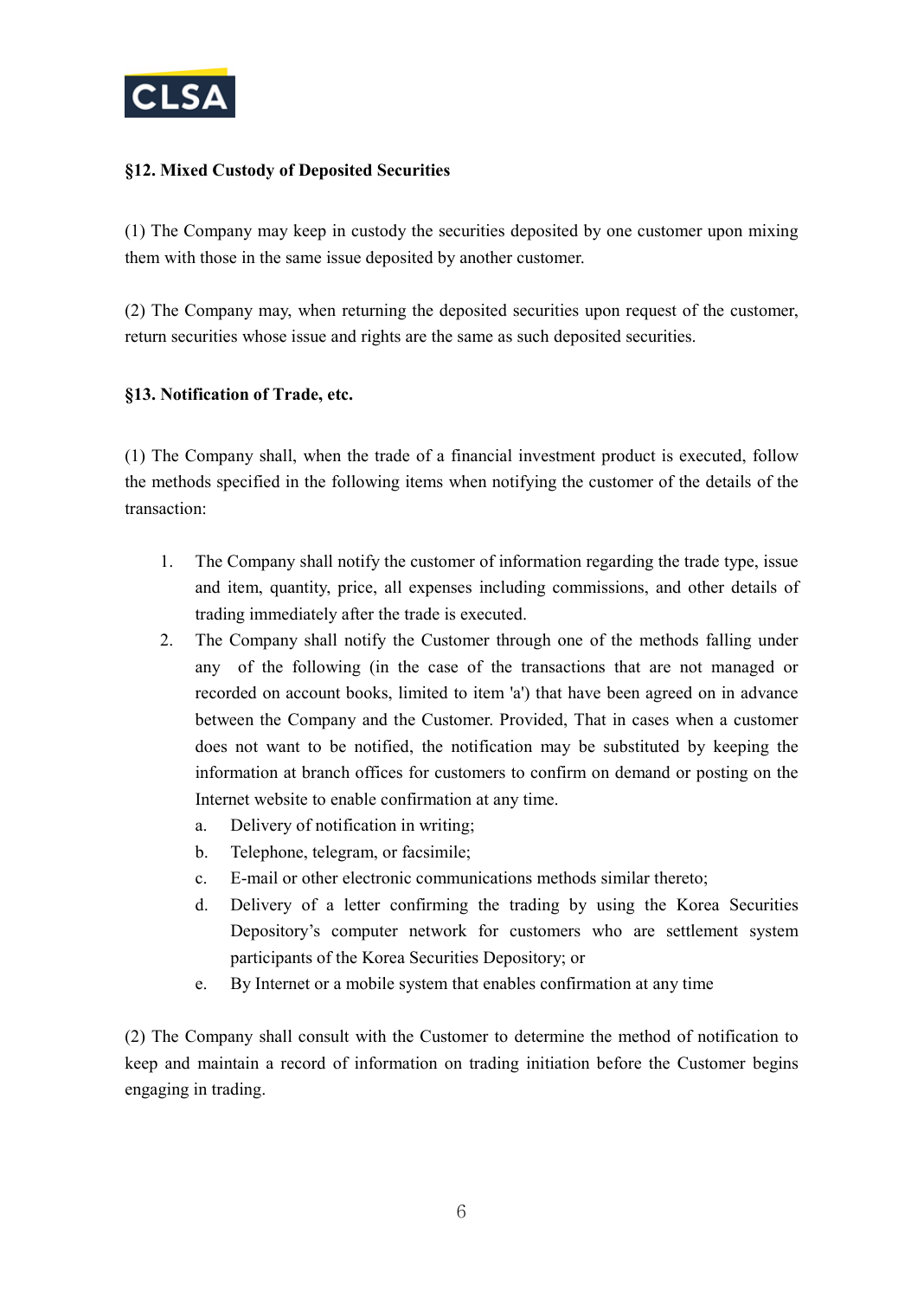

## **§14. Notification of Monthly Trading Record, etc.**

(1) The Company shall notify the customers of the monthly trading records and monthly profit and loss, month-end balance in value and volume, etc. (hereinafter referred to as "monthly trading records and etc.") by the twentieth (20th) day of the following month. The company shall notify its customers of the half-year-end balance both in value and volume by the twentieth (20th) day after the end of such semi-annual period for accounts that have no records of trading or any other transactions for such period, in the manner prescribed in Subparagraph 2 of  $[\S13(1)]$ . Provided, That cases that fall under any of the following Subparagraphs shall be deemed to have notified the customers of the monthly trading records and etc. or the half-year-end balance both in value and volume.

- 1. Having the content available at its branch offices for on-demand notification for the accounts, to which mail notification, covering monthly trading records and etc. or the half-year-end balance in value and volume have been given but returned more than three (3) times;
- 2. Having the content on the half-year-balance in value and volume available at its branch offices for on-demand notification for accounts that have no record of trading for the semi-annual period, and whose appraised value of deposited assets does not exceed the amount set by the Governor of the Financial Supervisory Service;
- 3. Trading through passbook for confirmation of trading records on demand by the customer.

## **§15. Brokerage Commission**

(1) The Company shall, when a trade is executed in accordance with an order by a customer, receive a brokerage commission specified in <Attachment> from the customer at the time of settlement.

(2) The Company may, in the case of a trade falling under special terms and conditions, determine the brokerage commission through consultation with the customer.

## **§16. Merging and Closing of Accounts**

(1) The Company may segregate customer accounts that have no record of trading, withdrawal or deposit for the last six (6) months, and whose aggregate deposited assets including cash and financial investment products do not exceed one hundred thousand (100,000) won, and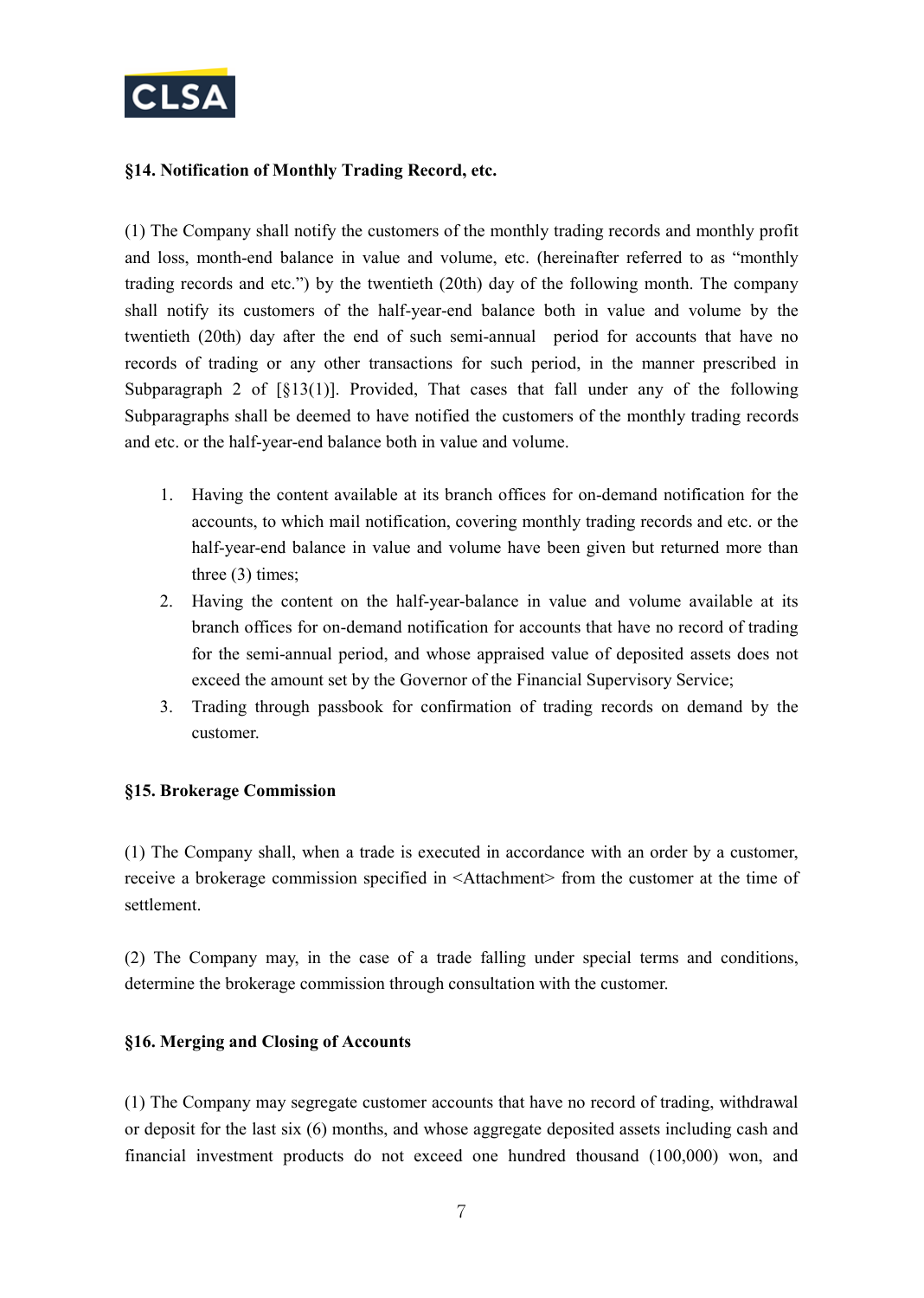

separately manage such accounts by merging them together.

(2) The Company may, when six (6) months have elapsed from the date on which the balance of the customer's account becomes "null," or when the customer has requested closure of the account, close such account .

#### **§17. Amendment of Agreement, etc.**

(1) The Company shall, when intending to amend the Agreement, keep the content of the change at its branch offices or post it via its Internet website, the computer portal for online trading, and other electronic communications media similar thereto twenty (20) days before the effective date of the agreement for confirmation by the customer. Provided, That under an urgent and inevitable circumstance that it is difficult to provide information as prescribed in this Paragraph, such as in the case of amendment of the agreement due to institutional change following enactment or amendment of the regulations on business conduct of KRX or relevant laws and regulations including the Capital Markets Act, the Company shall post the content of such amendment as set out in this Paragraph before the effective date of the Agreement subject to the amendment.

(2) In content of the amendment in Paragraph (1) is unfavorable to customers, the Company shall notify them of such fact twenty (20) days before the effective date of the agreement subject to the amendment in ways, such as in writing, that were previously agreed with the customers. Provided, That this provision shall not apply to cases where the content of the agreement prior to the amendment applies to existing customers or a customer has explicitly expressed his/her intention that he/she will not receive such notices.

(3) The Company shall, in cases where it gives the notice in Paragraph (2), deliver the following message: "A customer may cancel the agreement in cases where he/she does not assent to the amendment of the agreement, and shall be deemed to have assented to the agreement in cases where he/she does not express his/her intention to cancel the agreement from the date on which he/she received the notice until the effective date of the agreement subject to the amendment."

(4) A customer shall be deemed to have assented to the amendment in cases where he/she does not express his/her intention to cancel the agreement from the date on which he/she received the notice in Paragraph (3) until the effective date of the agreement subject to the amendment.

(5) The Company shall have the Agreement available for on demand confirmation by the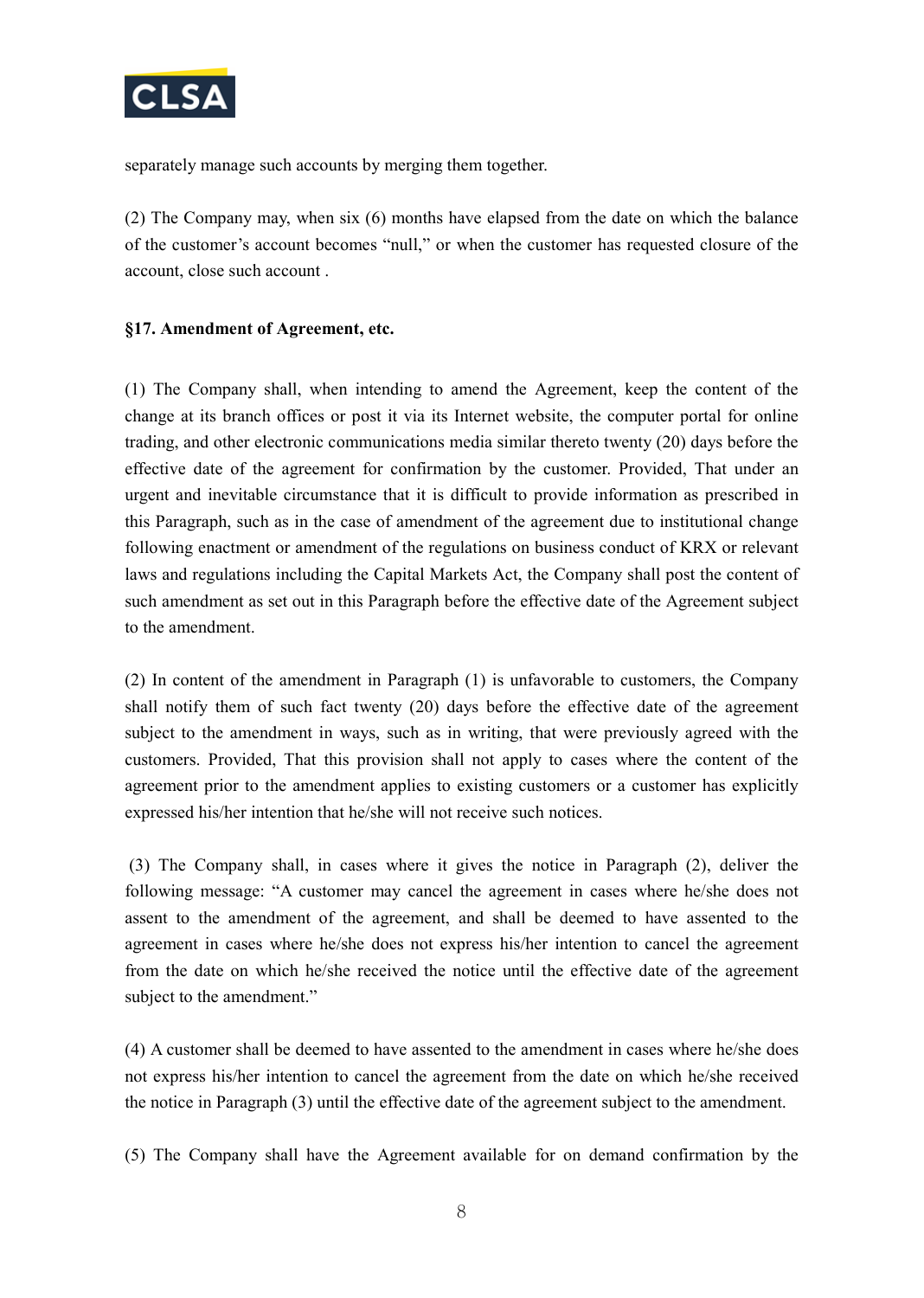

customer or post the Agreement at its branch offices for delivery to customers upon request, and post it on its Internet website, on the computer portal for online trading, and on other electronic communications media similar thereto for confirmation and download (including screen-printing) by customers.

#### **§18. Notification of Changes in Described Contents**

The customer shall, when there is any change in his/her address, phone number etc, the name and address of the agent (if he/she has an agent), the scope of proxy, or any other content described in the application for the opening of a trading account, immediately notify the Company of the content thereof.

#### **§19. Release from Responsibility**

The Company shall not, be responsible for any loss incurred to the customers due to causes falling under any of the following Subparagraphs, when there are no causes attributable thereto:

- 1. Postponement of or incompetence in the execution of a trade, the receipt and deposit of trading value, or the custody of securities as a result of a natural disaster, war or accident, or the case of *force majeure* corresponding thereto; or
- 2. Losses incurred due to a cause attributable to the customer.

## **§20. Transfer and Creation of Pledge**

A customer may transfer deposited assets including cash and financial investment products or provide them as a pledge (referring to the creditor's right to hold the security until the debtor repays the debt and to take precedence in getting repaid with respect to such security) with the Company's assent.

#### **§21. Limitation of Transactions**

(1) In the event that an account is used as an account for fraud under the Special Act on Refund of Losses Caused by Financial Fraud Using Telecommunications, the Company may limit financial transactions by the holder of such account, including on the opening of accounts, etc.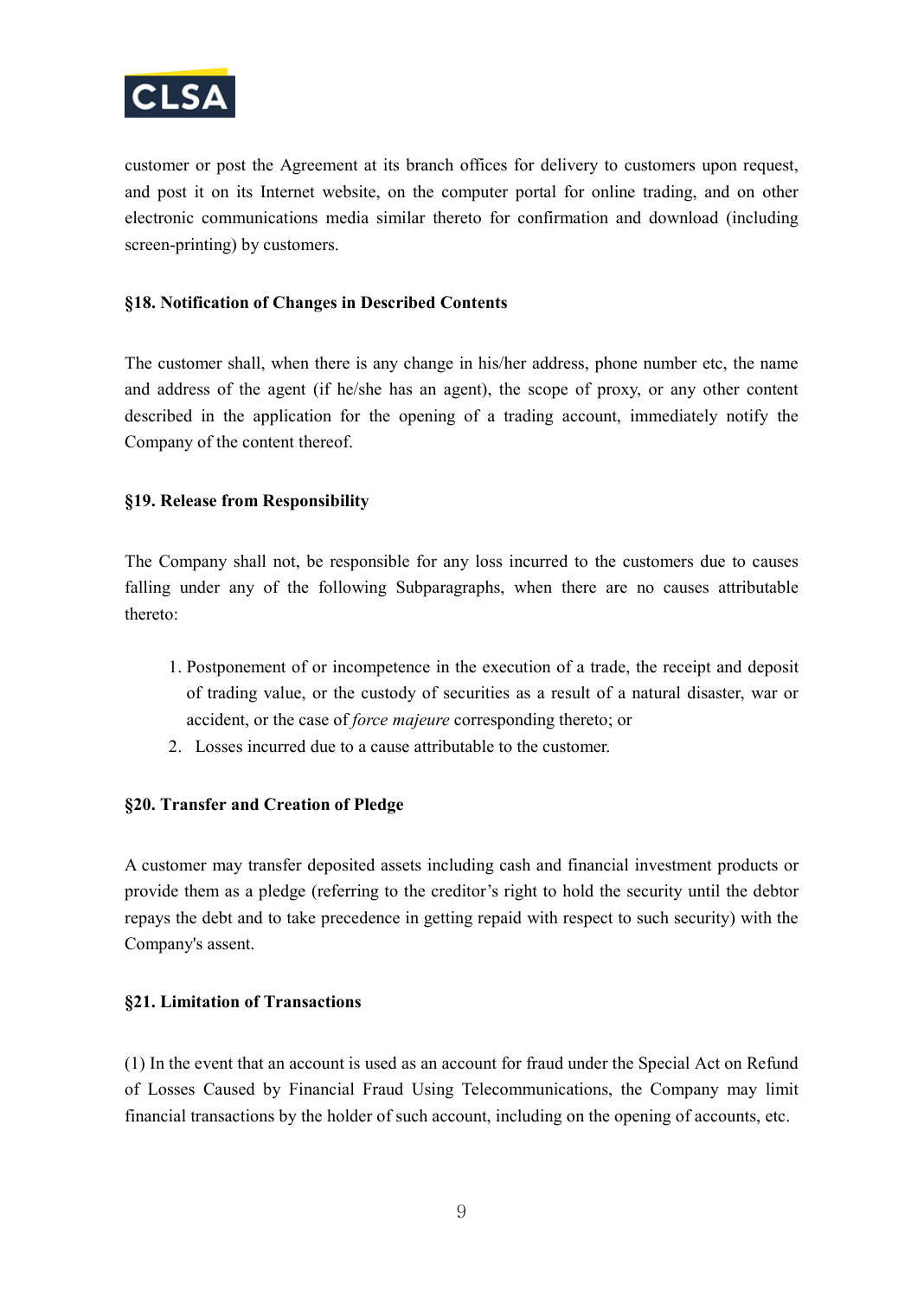

(2) In (2) In the event that financial transactions, including the opening of accounts, etc., are limited in accordance with Paragraph (1), the Company shall notify such fact to the relevant account holder.

#### **§22. Cancellation of Non-Real Name Account**

(1) A customer shall place orders in his real name in conformity with the Act on Real Name Financial Transactions and Guarantee of Secrecy.

(2) As for an account that has violated paragraph (1), the Company may cancel the account and suspend the trading of such account without any prior notification to the customer.

## **§ 23. Notice of Warning on Day-Trading**

The Company shall notify the customer of the risks intrinsic to day-trading (referring to transactions conducted for the purpose of gaining profits by taking advantage of intra-day price fluctuations in a way that the same issues are purchased and then sold, or sold and then purchased on the same day).

## **§ 24. Relief of Large-scale Transaction Errors**

(1) The KRX may, in accordance with the KOSPI or KOSDAQ Market Business Regulations and the Enforcement Rules of that same regulations (hereinafter referred to as the "Enforcement Rules"), in the case where there is a request for relief of large-scale transaction errors occurred during the trading hours of regular sessions that meet the requirements stipulated in the Enforcement Rules, change the settlement prices. In this case, the customer shall make the request for relief to the Company within the certain deadline notified beforehand by the Company from the time when the large-scale transaction errors occurred.

(2) The Company shall, in the case where the Company was notified of whether to relieve the errors, the changed settlement prices for the relief, etc. from the KRX, notify the customer of such information without delay.

(3) The KRX may, in the case where there is a request by the Company for a change of the settlement prices for a buy/sell back transaction (referring to a purchase or selling of the issues purchased or sold as a result of the large-scale transaction errors, which satisfies the requirements stipulated in the Enforcement Rules, hereinafter the same) carried out by a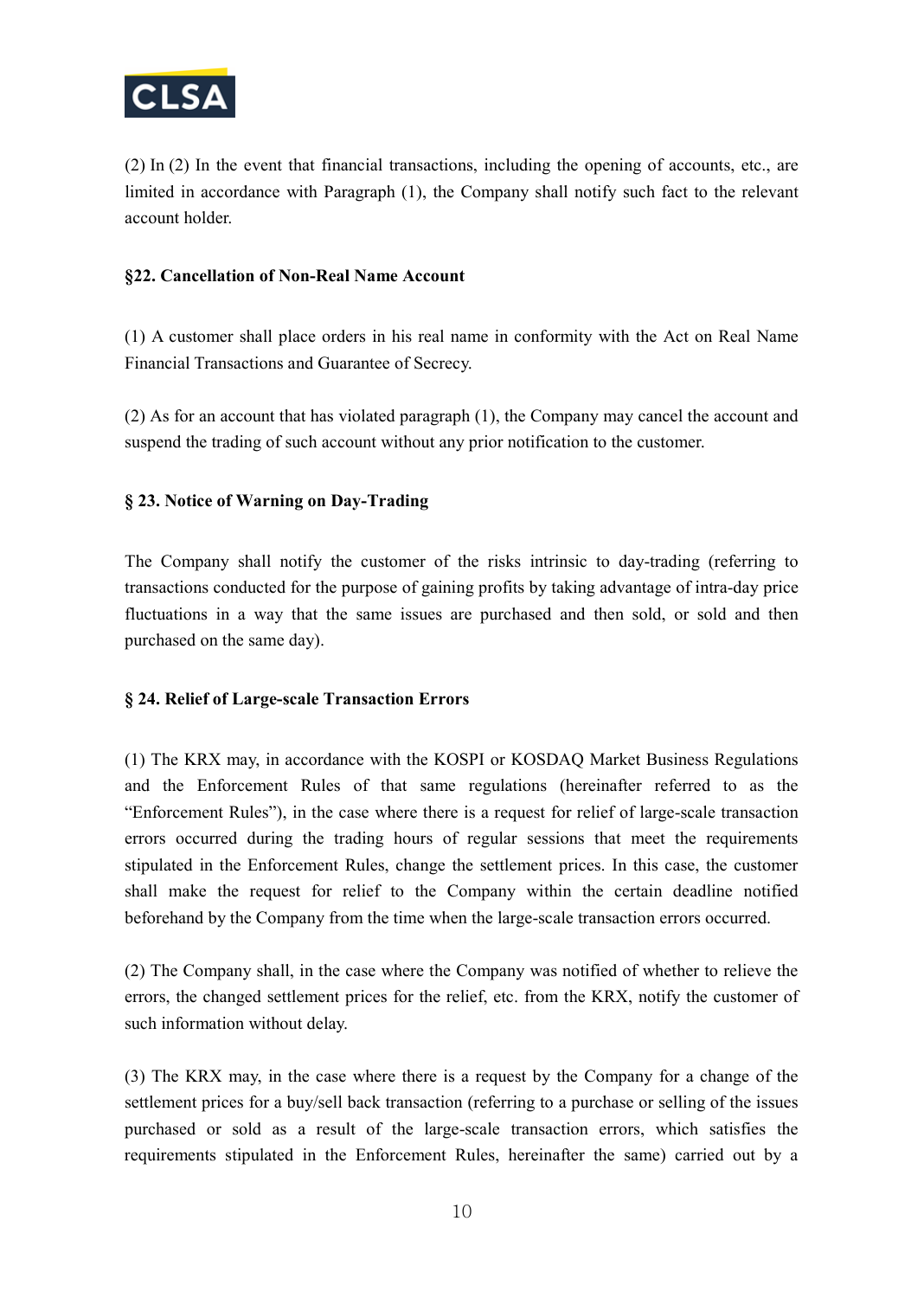

customer as the counter party to the transaction of the large-scale transaction errors prior to the KRX's public announcement on receiving the request for the large-scale transaction errors, once again change the settlement prices stipulated in Paragraph (2). In this case, the Company shall notify without delay the customer engaging in the buy/sell back transaction of the details related to the buy/sell back transaction, and the customer that was notified of such information shall request the change of settlement prices to the Company by the date when the large-scale transaction errors occurred.

## **§25. Compliance with Relevant Laws and Regulations, etc.**

The Company and customers shall comply with the Financial Investment Business and Capital Markets Act, the Enforcement Decree and the Enforcement Rule of the same Act, Regulations on Financial Investment Business and the Detailed Enforcement Regulations of the same Regulations, Korea Financial Investment Association's Regulations on Business Conduct and Korea Exchange's Regulations on Business Conduct, etc., (hereinafter referred to as "Relevant Laws and Regulations, etc.)

## §**26. Dispute Mediation**

The customer shall, should a dispute arise with the Company, request the settlement thereof to the Company's grievance body, or apply to the Financial Supervisory Service, Korea Financial Investment Association, Korea Exchange, etc. for mediation.

## §**27. Competent Court**

In the event that there is a need for a suit between the Company and its customers with respect to a dispute arising from transactions conducted in accordance with this Agreement, the competent court shall comply with the matters prescribed by the Civil Procedure Act.

#### §**28. Miscellaneous**

(1) Any matter not prescribed in this Agreement shall, unless otherwise agreed, comply with the provisions prescribed in the relevant laws and regulations, etc; in the case that there are no provisions in relevant laws and regulations etc, it shall comply with commercial practices.

(2) The Agreement on Using Electronic Financial Transactions and the Electronic Financial Transaction Act shall have priority over any electronic financial transactions that may fall under the purview of this Agreement.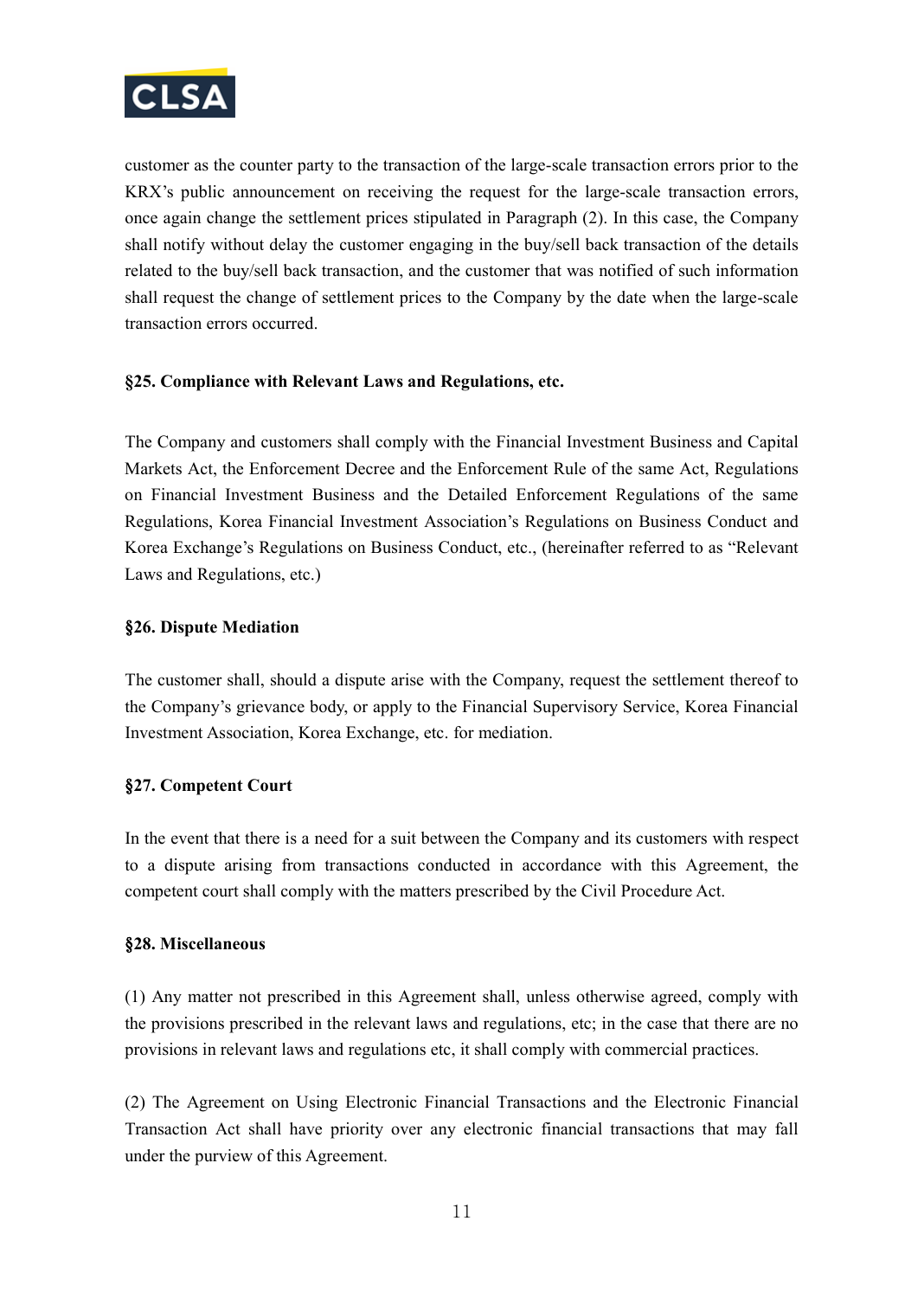

## **<Attachment>**

1. The margin "specified in <Attachment>" in [§3] shall be as follows:

1. Exceptional Institution

- a. Professional Investor defined in Capital Market Act
- b. Government related Institution
- 2. Exceptional Institution after screening
	- a. Professional Investor who want to be treated as a general investor
	- b. General Corporation that is not defined in Capital Market Act

3. 100% Deposit

: Any general investor that is not stated in the above

2. The method "specified in  $\leq$ Attachment>" in [§10(1)] shall be as follows:

Dispose of securities held for sale in consideration of the number of units of transaction based on the lower limit on the date of disposal.

3. The order "specified in the  $\leq$ Attachment $\geq$ " in [§10(1)] shall be as follows:

1. The sale of other securities deposited for the customer shall conform to the order by the reverse order of KOSPI Stock Code  $\rightarrow$  the reverse order of KOSDAQ code  $\rightarrow$  the reverse order of ELW Code.

2. If still in short, conform to the order by the reverse order of KOSPI Stock Code  $\rightarrow$  the reverse order of KOSDAQ code  $\rightarrow$  the reverse order of ELW Code based on the last Buy stock (stock with the latest date of buy trade).

4. The rate "specified in  $\triangle$ Attachment>" in [§10(3)] shall be as follows:

Late Payment Fee rate due to outstanding amount is 5% per year.

(general year 365day, leap year: 366day)

5. A brokerage commission "specified in  $\leq$ Attachment>" in [§15(1)] shall be as follows: